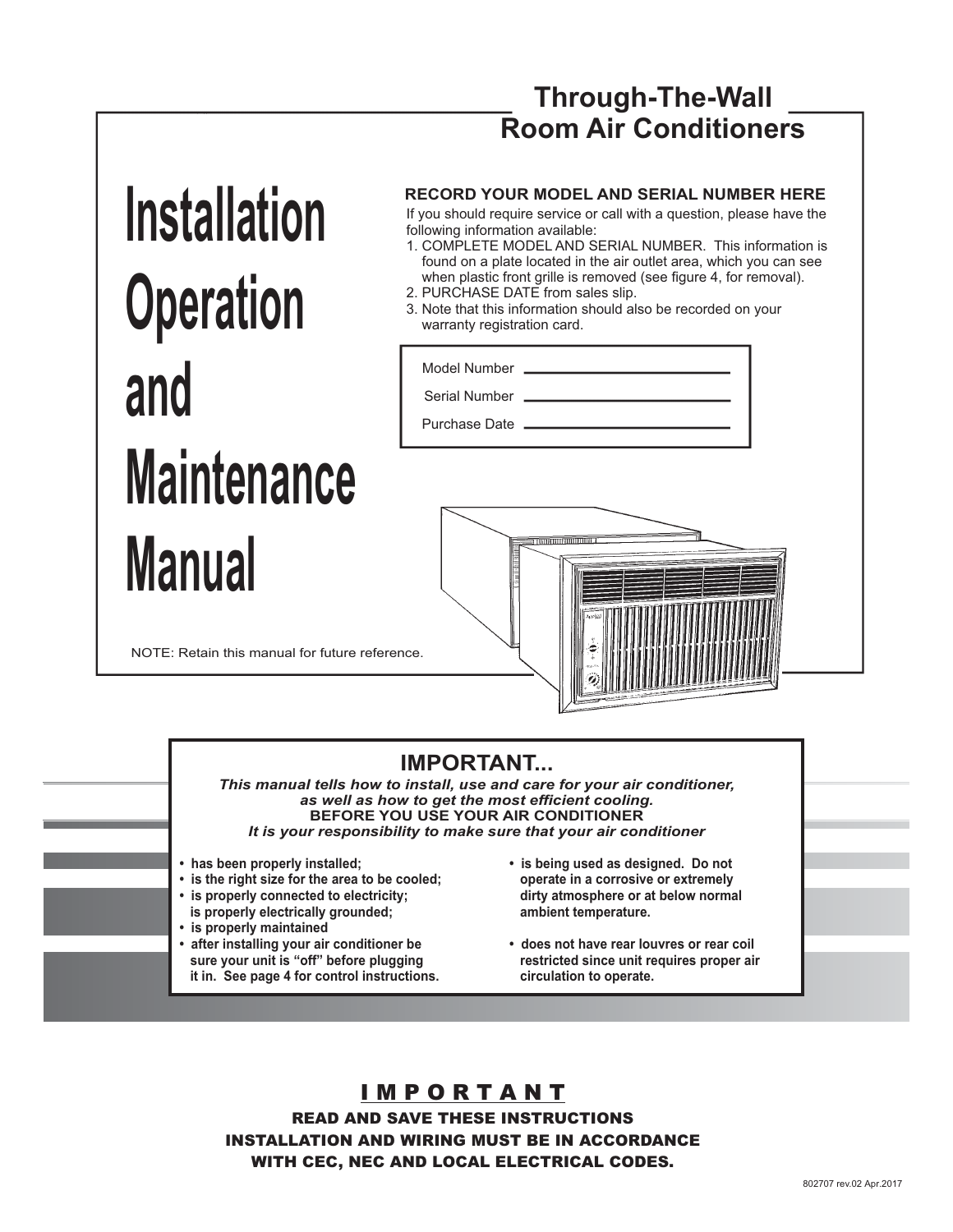#### **ELECTRICAL REQUIREMENTS**

PLUG THE UNIT INTO A STANDARD 115 VOLT 60 HERTZ GROUNDED WALL RECEPTACLE. USE ONLY A 15 AMP. TIME DELAY FUSE OR TIME DELAY HVAC CIRCUIT BREAKER. RECEPTACLE WIRING; #14 GAUGE.

The Air Conditioner is equipped with a three wire cord and three prong plug. **ELECTRICAL GROUND IS REQUIRED ON THIS UNIT.** Do not alter unit power supply or plug. A separate circuit serving only this unit is to be provided. Do not use an extension cord. Adamaged cord must not be repaired - it must be replaced.

The unit will not operate on direct current. Electrical specifications are shown on the Model and Serial plate located inside the plastic front grille (observe local codes).

# INSTALLATION INSTRUCTIONS - MODEL WMC

To help eliminate any installation problems and to help assure trouble free performance of your new air conditioner, read these instructions before installing this unit.

Because this air conditioner weights approximately 110 pounds (49.9 kg), it is recommended that you have someone help you install your new unit and that you both use proper lifting techniques to avoid personal injury.

Inspect the condition of your previously installed wall sleeve you'd like to install your new air conditioner in. Be sure it will support the weight of the unit, and that the sleeve has been fastened to wall opening.

#### CAUTION:

Be sure air conditioner does not fall during installation. Handle the air conditioner with care. Watch out for the sharp metal fins on the front and rear coils. Do not use water condensate for drinking purposes. It may not be sanitary.

*THIS APPLIANCE MUST BE INSTALLED ACCORDING TO ALL APPLICABLE CODES AND ORDINANCES.*

# NOTICE

If this air conditioner is to be installed into a sleeve other than the Original Equipment Wall Sleeve with inside dimensions of 23" (58.4 cm) wide x 15 9/32" (38.8 cm) high specifically designed for this air conditioner, you will require Kit No. RAX99TKA1. It will allow you to install the unit in other wall sleeves, as indicated in adjacent table. Follow the instructions contained in the kit you are responsible for ensuring the air conditioner chassis has a positive slope of 1/4" per foot toward the outside, regardless of the slope of the sleeve.

Before installing the air conditioner in the Original Equipment Sleeve, make sure you have removed the Louvre Panel and Deflector held by four screws at rear of air conditioner (See figure 1). Re-install bottom screw (figure 2). In order to obtain the rated energy efficiency and performance for this unit, the additional seal strips provided with the unit must be applied to the rear of the chassis as shown (See figure 2), prior to installation in the wall sleeve. Do not allow any seal to block the overflow notch. Lift and slide air conditioner into existing sleeve, Push it back until it butts up against rear of sleeve.

Make certain air conditioner is centered and is level from inside to outside, also ensure that it is level side to side. There is a positive slope in the base of the Original Equipment Wall Sleeve 23" (58.4 cm) wide x 15 9/32" (38.8 cm) high that will give the correct slope to the air conditioner chassis when the sleeve is installed level.

| <b>SLEEVE TYPE</b>            | <b>WIDTH (INSIDE)</b> | HEIGHT (INSIDE)     |
|-------------------------------|-----------------------|---------------------|
| ORIGINAL DESIGN 23" (58.4 cm) |                       | 15 9/32" (38.8 cm)  |
| W                             | 24 1/2" (62.2 cm)     | 14 1/2" (36.8 cm)   |
| C                             | 24 5/16" (61.8 cm)    | 15 3/42" (40.0 cm)  |
|                               | 26 5/8" (67.6 cm)     | 16 11/16" (42.4 cm) |
| G                             | 25 1/4" (62.2 cm)     | 14 5/8" (37.1 cm)   |



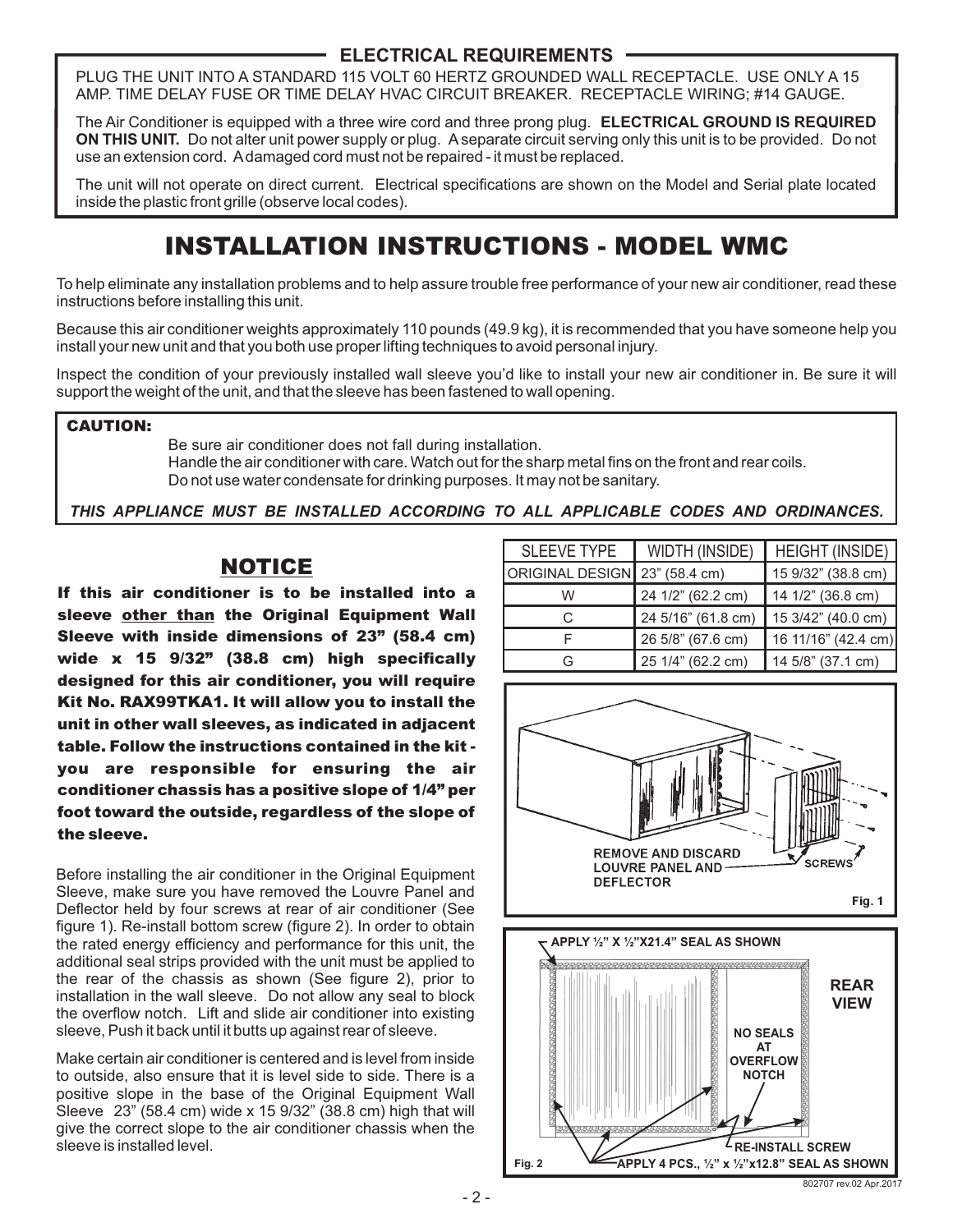# SEAL STRIP INSTALLATION

Install seal strip that is supplied with sleeve (5/8" x 5/8" x 76" long), between air conditioner and sleeve on all four sides. (See figure 3)

# Fig. 3 AIR CONDITIONER **SEAL STRIP SLEEVE**

#### DECORATOR TRIM FRAME (NOT SUPPLIED)

Replacement situations will already have the decorative Trim Frame in use and installed as shown in figure 4. Replace Plastic Front Grille as indicated in figure 4. For new installations order the Decorative Trim Frame Kit Model Number RAX99TRA1.



#### **REGULAR MAINTENANCE**

#### CAUTION:

**Before doing any maintenance, disconnect power cord. Make sure water does not get into motor or electrical connections. Use gloves to avoid cuts from the sharp coil fins. Do not use cleaning fluids, solvents, abrasive cleaners or strong detergents; they may damage the parts.**

#### EVERY MONTH DURING OPERATING PERIOD:

Remove plastic front panel by pressing downward and pulling towards you. See figure 4. Then remove filter and hand wash. Dry before placing back in unit.

#### EVERY YEAR:

Remove the air conditioner from the wall sleeve. Remove the air conditioner outer cabinet casing and clean the coil fins. Clean cabinet and grille using soft cloth dampened in a mild detergent solution.

# **BEFORE YOU CALL A SERVICEMAN, CHECK THE FOLLOWING:**

| NOT COOLING PROPERLY?  | Is the filter clean?<br>Any blockage in front of unit? (Drapes)<br>Is thermostat set cold enough?<br>ls function switch on the "cool" ** position (standard control units) or the<br>wall thermostat set to "cool" (24V. Remote thermostat units). |
|------------------------|----------------------------------------------------------------------------------------------------------------------------------------------------------------------------------------------------------------------------------------------------|
| <b>ICED UP INSIDE?</b> | Did unit operate overnight on "low" (1) fan speed with thermostat set "hi"?<br>Is your filter dirty?                                                                                                                                               |
| WILL NOT RUN OR NOISY? | If noisy, check for loose mounting/windows.<br>⊔<br>If fuse is blown, you should be using Fusetron (time-delay) type.<br>Check wall receptacle with another appliance.                                                                             |

# IF SERVICE IS REQUIRED

Contact the dealer from whom your unit was purchased for the name of and address of the nearest authorized service depot. For further assistance contact customer service at **Applied Comfort Products, 1210 Balmoral Road, Cambridge, Ontario N1T 1A5. Telephone (519) 740-3600, Fax (519) 740-1666.**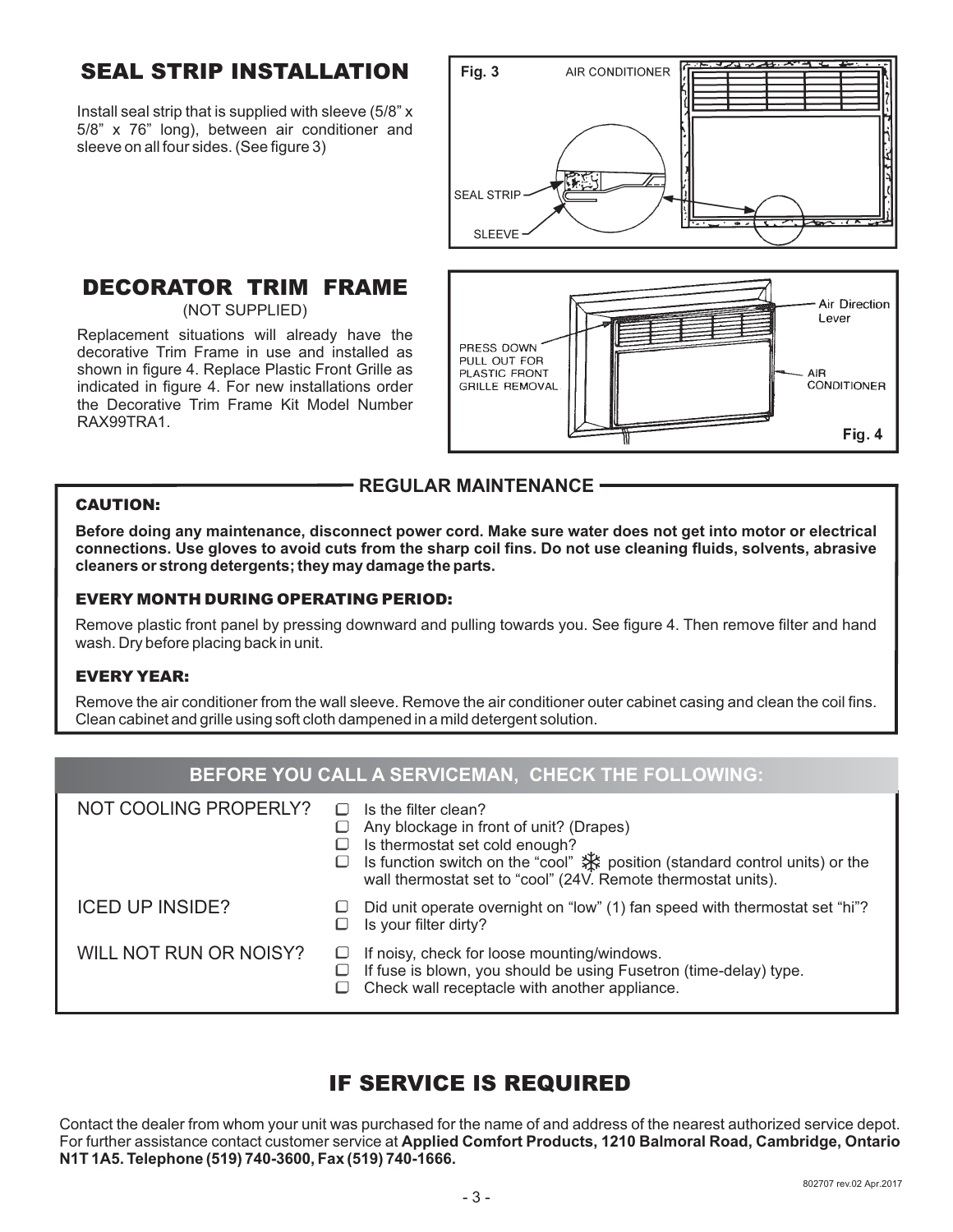# OPERATING INSTRUCTIONS VERSION "S", STANDARD UNIT - MOUNTED CONTROLS

**Be sure your air conditioner is "off" before plugging it in. "0" or "off" -- position shuts off entire unit. See Figure 5.**

# **TO START YOURAIR CONDITIONER**

# **1. FOR COOLING**

Choose either High (setting "3"), Medium (setting "2") or Low (setting "1") fan speed.

The Fan will run at all times when air conditioner is switched "On".

#### **SELECT:**

Low fan speed "1" for quiet cooling with gentle air circulation.

Medium fan speed "2" for moderate cooling and air movement.

High fan speed "3" for maximum cooling and air movement.

# **2. FORAIR CIRCULATION (without cooling)**

#### **SELECT:**

Low fan speed "1" for quiet, gentle air circulation. Medium fan speed "2" for moderate air circulation. High fan speed "3" for maximum air circulation.

#### **CAUTION**

**If you turn your air conditioner "OFF", wait at least two minutes before turning it back "ON", or you may blow a fuse.**

**3. TURN THE THERMOSTAT CONTROL** to the "maximum" cooling position (full clockwise). This starts the compressor, as long as the room and outside air temperature are not below normal. When the room becomes comfortable, slowly turn the knob counterclockwise (to a lower setting), until you hear the compressor stop (the fan will continue to circulate air).

To automatically maintain the temperature selected , leave the thermostat control knob in this position. When the room temperature rises sufficiently, the compressor will automatically turn on and begin cooling again.

NOTE: Turning the knob clockwise produces greater cooling and turning the knob counter-clockwise produces less cooling.



#### **4. CHANGINGAIR DIRECTION**

The louvres in the grille area at the top of the air conditioner control the direction of the cooled air. The rear vertical louvres in the grille can be adjusted left or right or straight ahead. The front louvres are fixed and directed upward. SIMPLY MOVE THE LEVER IN THE DIRECTION YOU WANTTHEAIR TO GO. **See Figure 6.**

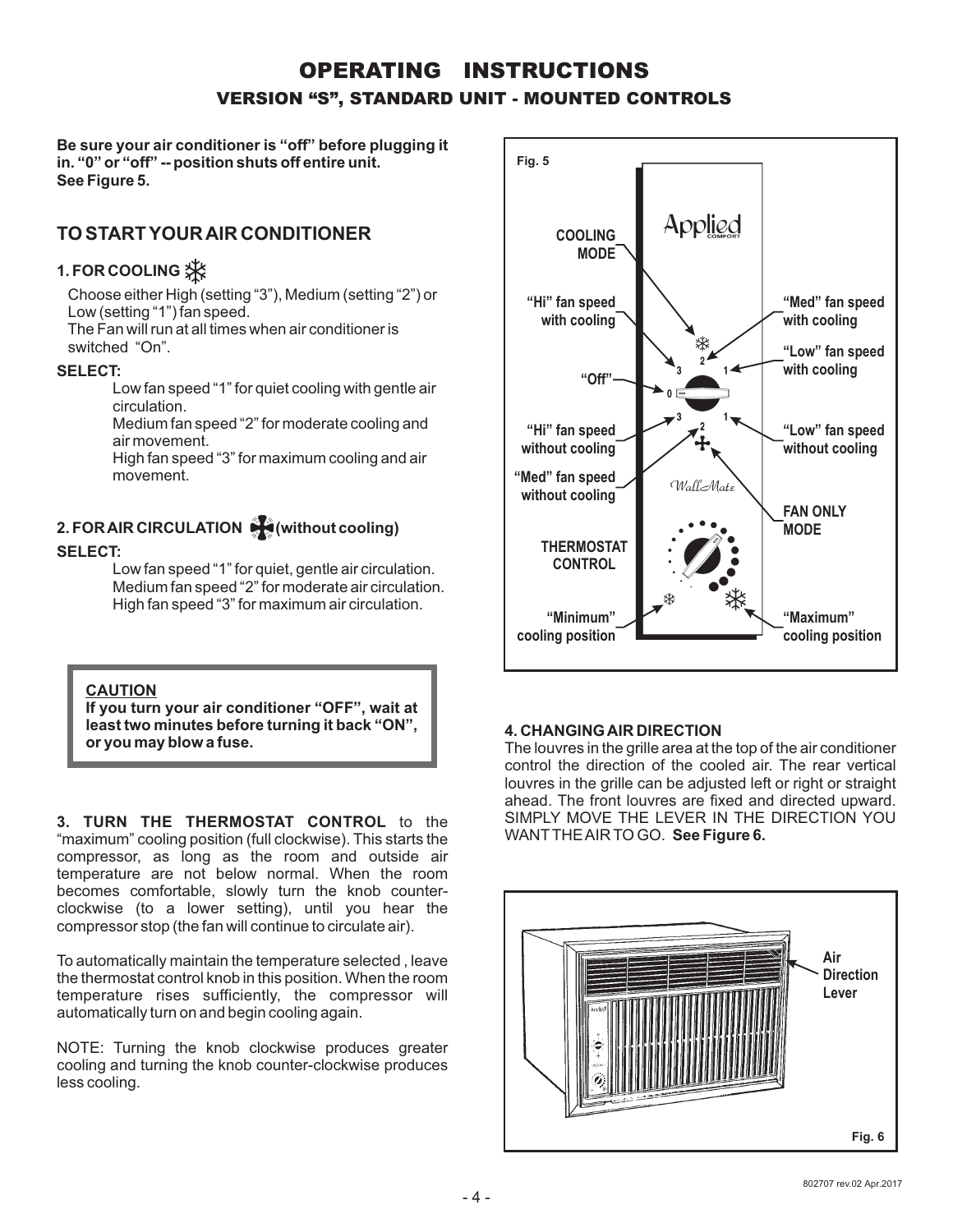# **SUPPLEMENTAL INSTALLATION AND OPERATING INSTRUCTIONS** *VERSION 'R', 24 VAC REMOTE WALL THERMOSTAT OPTION COOLING-ONLY, NO HEAT*

#### **GENERAL:**

This supplement contains information specific to 24 Volt AC remote wall thermostat-ready WMC series models. Please also refer to the preceding sections of the general Installation Operation and Maintenance Instructions for the unit.

#### **THERMOSTAT SELECTION:**

Superior control of room temperature is achieved by using a wall thermostat mounted at a distance from the unit. Any standard cooling-only or single-stage 24 volt heat/cool thermostat intended to control a gas or electric heating unit with cooling can be made to work with the unit; this includes auto changeover and electronic thermostats.

A room thermostat is basically a switch that directs 24 volt power from its "R" terminal to its W, Y, and G terminals, according to the function being demanded by the user. The WMC unit a cooling-only unit, so the terminal marked "W" will not be used. If a basic thermostat is a switch, it does not consume power, and normally requires only a 3 thermostat wire hookup. However, electronic thermostats need to be powered somehow; some use batteries or power scavenging, but some need 24 volt AC power to be provided from the unit's transformer via the "C" terminal, in addition to the R terminal, especially if its display is backlit. If your thermostat requires connection to the "C" terminal, it will require 4 thermostat wires to be run in the wall. Hook up your thermostat accordingly.

#### **THERMOSTAT LOCATION:**

Proper functioning of the remote thermostat depends on accurate room temperature sensing. Be conscious of locating the thermostat where the temperature near the thermostat may not be representative of room temperature. Do not install the thermostat where it will be subjected to direct sunlight, other sources of heat, or cold drafts, including discharge air from the supply register. A common mistake is not sealing the hole in the wall where the thermostat cable passes into the thermostat body. Air from behind the wall can drastically affect the temperature sensed by the thermostat.

#### **THERMOSTAT CONNECTION:**

Follow the steps in the basic Installation Instructions and then proceed as follows:

Remove the plastic front grille by pressing it downward and then pulling it toward you. Once removed, it will expose the 24 VAC terminal strip with the markings R,W,Y,G, and C at the corresponding wire binding screw locations where the thermostat wiring connections will be made. Route the thermostat wire bundle up through the 3/8" plastic clamp on the front of the control box to guide wiring away from any sharp edges. Make the connections from the thermostat to the terminal strip in the unit as follows:

R to R, Y to Y, G to G (W is not used). C to C, if C is required by the thermostat to operate.

#### **IMPORTANT**

Do not connect any thermostat wire to Terminal C on the terminal strip unless it will connect to Terminal C at the wall thermostat. Failure to do so will result in a transformer burnout.

Re-install the plastic front grille. Set the fan speed control to '0' (OFF) and then plug in the unit.

#### **OPERATING INSTRUCTIONS**

#### **THERMOSTAT OPERATION:**

The wall thermostat controls the cycling rate in cooling mode, and whether the fan is in intermittent or continuous operation. Once a comfortable setting is established, no other adjustments are necessary except for fan speed, which is adjusted by the rotary switch at the unit.